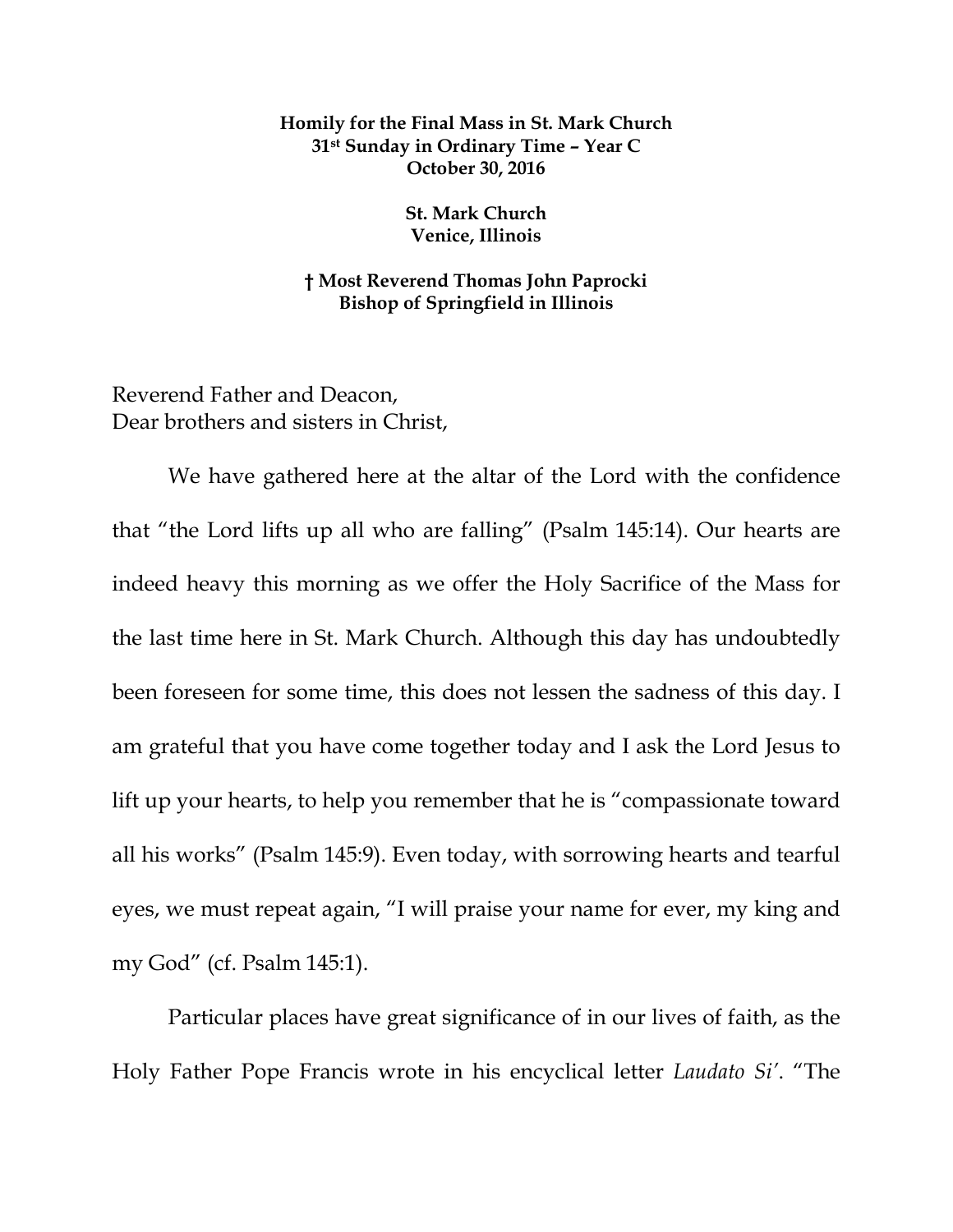history of our friendship with God," he said, "is always linked to particular places which take on an intensely personal meaning; we all remember places, and revisiting those memories does us much good."[1](#page-4-0) So it is that today we wish to recall the memories we have of our experiences in this church, both joyful and sorrowful, and to remember those who have touched our lives and nourished our faith in this church.

This church and the ones which preceded it here in Venice are where so many of you and your ancestors were brought into the love of God in the waters of Baptism, a union that was sealed and strengthened in the outpouring of the Holy Spirit in Confirmation and nourished again and again in the reception of the Holy Eucharist. Here husbands and wives were joined together in the bond of matrimony and sent forth to reflect the love of Jesus to all the world. Here sins were forgiven and sinners were reconciled to God and to his Church. Here the sick were anointed with the sacred oil and comforted by the presence of Christ. Here the souls of loved ones were commended to the merciful hand of God. In all of these experiences – and in many others, as well – the name of the Lord Jesus was glorified as he entered the homes of our hearts (cf. II Thessalonians 11:12 and Luke 19:5).

2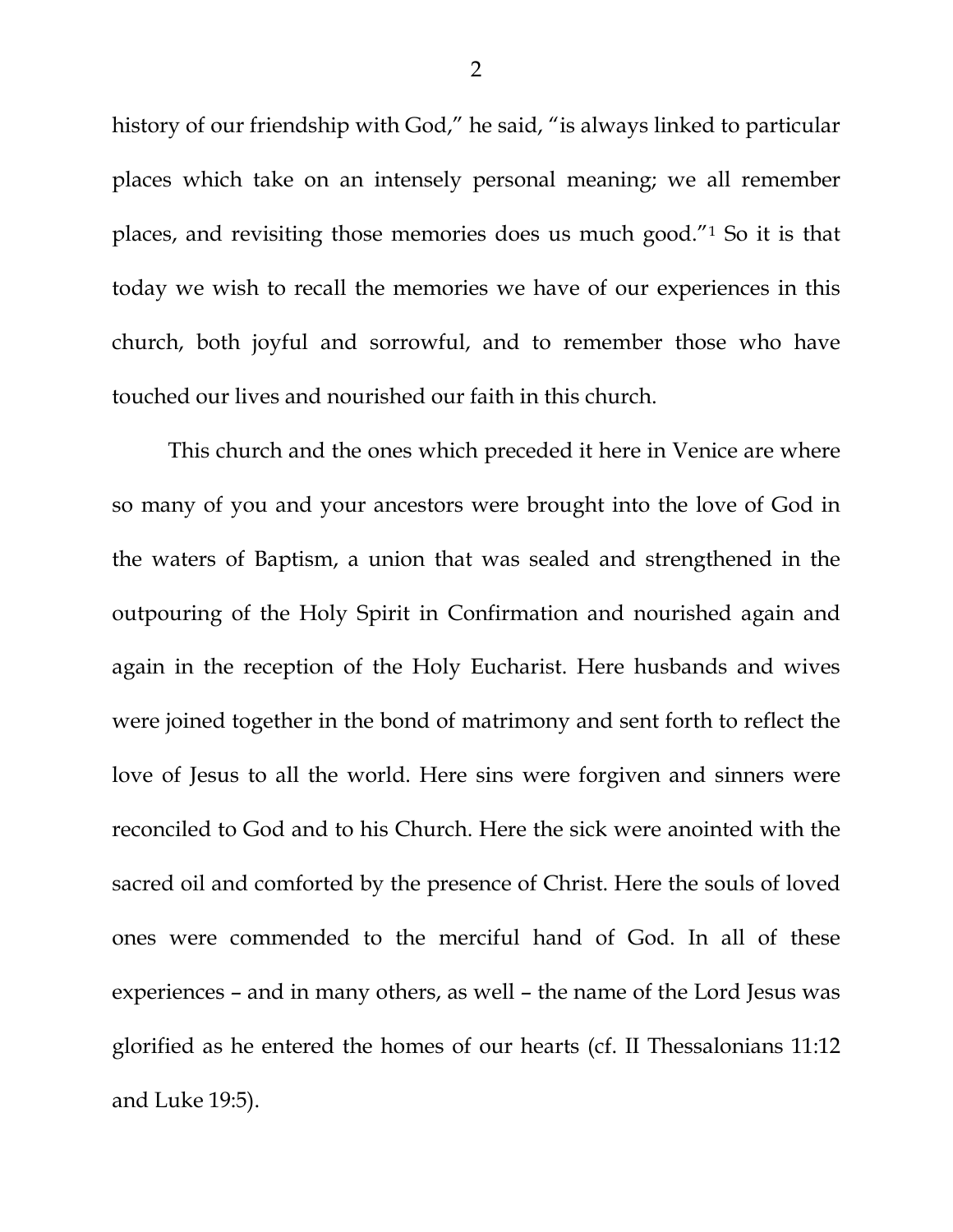You know well that your forebears in the faith who helped establish the Catholic community here in Venice were "mostly immigrants from Germany and Ireland or the first generation of those who had come from those countries to seek their fortune or pursue their religion in a new world, free from civil or religious oppression."<sup>[2](#page-4-1)</sup> We might rightly say that "they were sturdy in character and strong in faith," two characteristics that we see born out throughout the history of St. Mark's Parish.[3](#page-4-2)

As I look back on the history of St. Mark Parish as recorded in the diamond jubilee history of the Diocese of Springfield in Illinois compiled in 1928, the repeated obstacles confronting this parish and the resiliency of the parishioners stand out in a particular way. In this history, we read, for example, of this difficulty, by no means the only one: "On January 1, 1925, St. Mark's for the third time in forty-five years sustained a loss of membership by the transfer of the English-speaking parishioners residing in Madison to St. Mary's Parish of Madison."[4](#page-4-3) Within this repeated pattern of loss, you continued to allow the name of the Lord Jesus to be glorified in you even as the seed falls into the ground to produce much fruit (cf. John 12:24). When the parish of St. Mark merged fourteen years ago with St. Mary's in Madison, you suffered yet another loss, just as you do today. As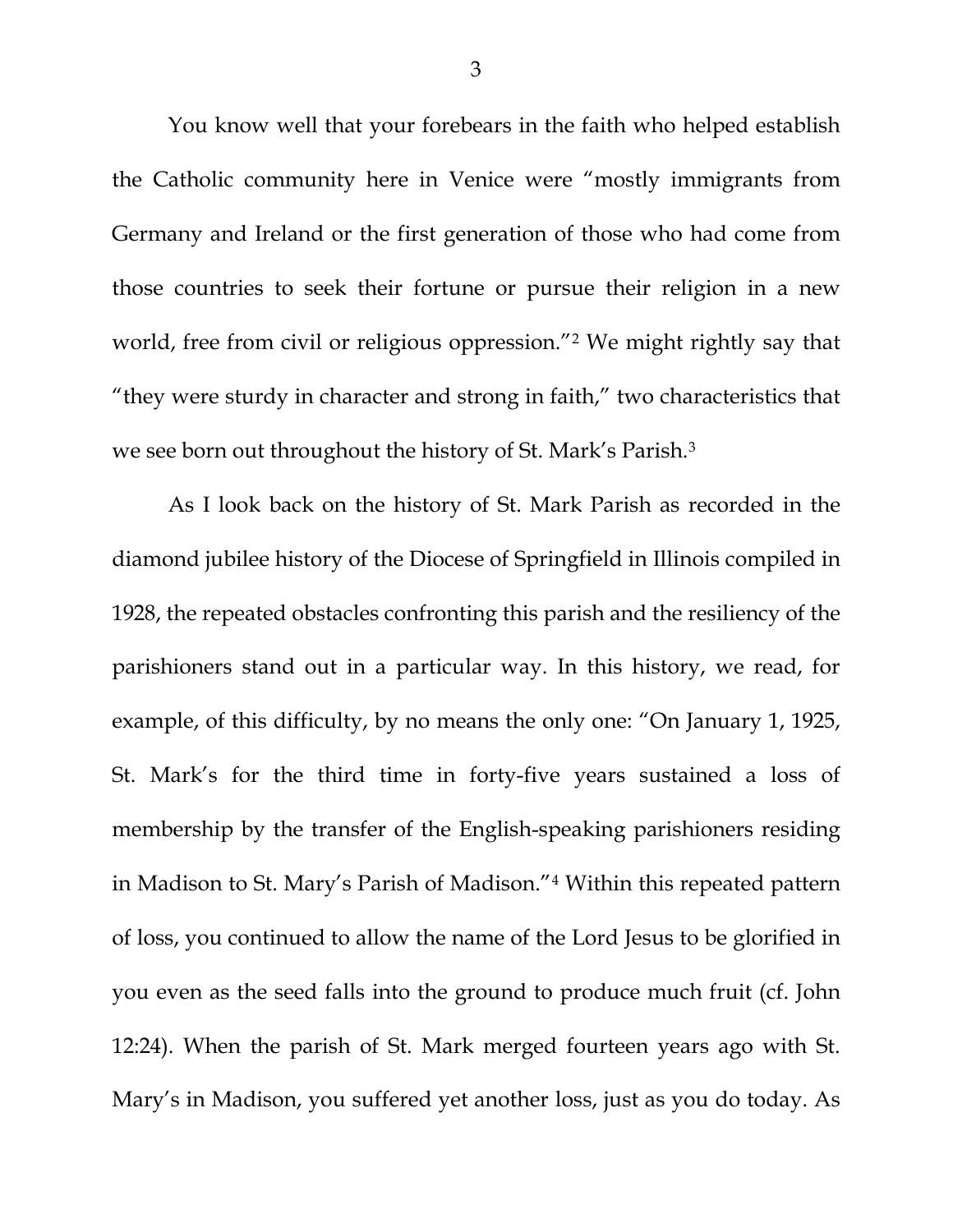your forebears did so many times in your history, I ask you to imitate their sturdy characters and their strong faith by remaining near the "LORD and lover of souls" (Wisdom 11:26).

With the merging of the two parishes fourteen years ago, you gained, as it were, another heavenly patron to intercede for you alongside the Evangelist Saint Mark, the Blessed Virgin Mary. We know that Mary continually reflected on the joys and sorrows of her life and of the life of her Son, Jesus (cf. Luke 2:19). In this, she is a great model for you to follow. As you remember the joys and sorrows you experienced in this church and recall the history of your friendship with God and the many ways it is connected with this church, take up your rosaries and ponder these memories with Mary. Ask her to teach you to unite yourself more closely to the mystery of the Lord's Cross so that his name be continually glorified in you.

At the conclusion of his Gospel, Saint Mark tells us that the disciples, after seeing the Lord Jesus ascend to the right hand of the Father, "went forth and preached everywhere, while the Lord worked with them and confirmed the message by the signs that attended it" (Mark 16:20). If you ponder with Mary the mystery of

4